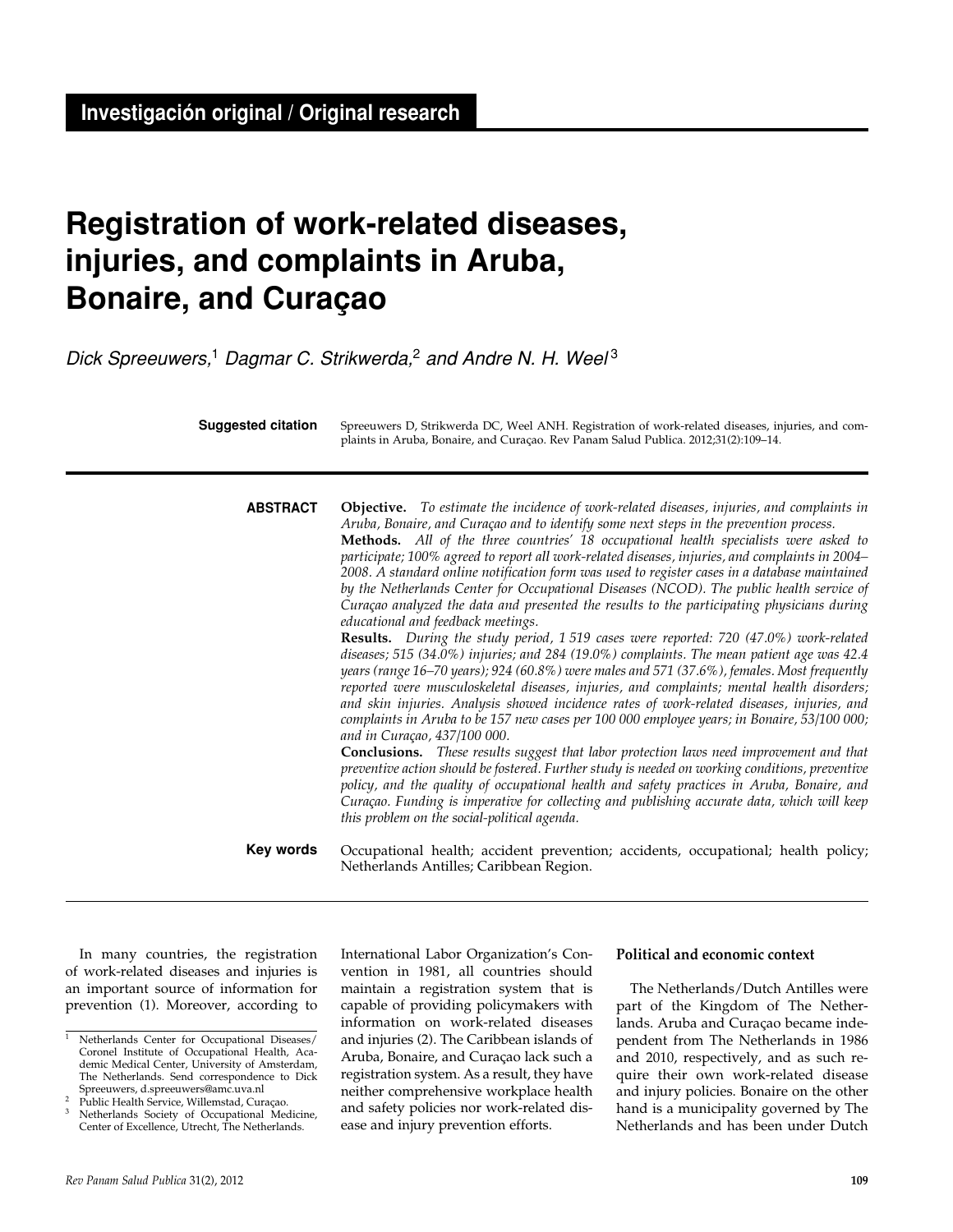law since 2010, but does not have such policies.

The Central Bureau of Statistics (CBS), which uses the Dutch Standard Classification of Businesses (3), registered the following total number of employees in each country: Aruba, 41 878 in 2006; Bonaire, 5 647 in 2008; and Curaçao, 53 779 in 2008. In Aruba, tourism currently provides the largest percentage of the country's income. Other primary industries are oil refining and storage, and offshore banking. Bonaire's economy is mainly based on tourism and salt production. In Curaçao, the main industries are oil refining, tourism, and financial services, with shipping, international trade, and other activities related to Port Willemstad also making a considerable contribution. Table 1 presents the distribution of employees across the economic sectors of the three islands (4, 5).

## **Occupational health context**

Though they do not have preventive policies, both Aruba and Curaçao have a state decree on occupational diseases (Landsbesluit Beroepsziekten) stipulating that employees can obtain financial compensation for any occupational disease on the official list (6, 7); however, the list is limited. In both countries, physicians within the social security office are responsible for conducting medical evaluations of employees with possible

occupational diseases or injuries. Occupational injury insurance is obligatory in Aruba and Curaçao. In 2005, 883 occupational injuries were reported in Curaçao (8). In Curaçao, occupational health services (OHS) are provided by Arbo Consult (Willemstad, Curaçao). The social security office provides sick leave guidance and control. Furthermore, a large oil company has its own internal OHS. Arbo Consult also provides occupational health services to companies in Bonaire. In Aruba, during the study period, OHS were mainly provided by the OHS Center and the social security office. In addition, the Dutch Royal Navy in the Caribbean area has its own OHS, that collaborates with local health services in all three countries.

## **Study context**

Vocational training and continuing medical education for occupational physicians in Aruba, Bonaire, and Curaçao are arranged in collaboration with several Dutch educational institutes. Physicians attending these courses indicated that they were encountering many cases of work-related diseases and injuries in daily practice. Therefore, the Netherlands Center for Occupational Diseases (NCOD, Amsterdam, The Netherlands) was asked to contribute to the educational program. Taking into account the area's lack of data on work-related

**TABLE 1. Distribution of employed population by economic sector in Aruba, Bonaire, and Curaçao, 2006/2008**

|                                            | Aruba<br>(2006) |       | Bonaire<br>(2008) |       | Curaçao<br>(2008) |       |
|--------------------------------------------|-----------------|-------|-------------------|-------|-------------------|-------|
| Sector                                     | No.             | $\%$  | No.               | $\%$  | No.               | $\%$  |
| Agriculture, fishing, mining               | 250             | 0.6   | 79                | 1.4   | 747               | 1.4   |
| Manufacturing                              | 2438            | 5.8   | 172               | 3.0   | 3563              | 6.6   |
| Electricity, gas & water supply            | 500             | 1.2   | 92                | 1.6   | 822               | 1.5   |
| Construction                               | 3893            | 9.3   | 577               | 10.2  | 4 1 5 7           | 7.7   |
| Wholesale & retail trade                   | 7 108           | 17.0  | 832               | 14.7  | 9559              | 17.8  |
| Hotels & restaurants                       | 7642            | 18.2  | 908               | 16.1  | 4 3 5 8           | 8.1   |
| Transport, storage & communications        | 2 9 0 1         | 6.9   | 433               | 7.7   | 3 2 2 6           | 6.0   |
| Financial intermediation                   | 1484            | 3.5   | 166               | 2.9   | 3976              | 7.4   |
| Real estate, rentals                       | 3720            | 8.9   | 351               | 6.2   | 5 5 0 4           | 10.2  |
| Public administration & social security    | 3523            | 8.4   | 751               | 13.3  | 5 1 5 6           | 9.6   |
| Education                                  | 1430            | 3.4   | 249               | 4.4   | 2690              | 5.0   |
| Health & social work                       | 1986            | 4.7   | 404               | 7.2   | 4561              | 8.5   |
| Other community, social & personal service | 2 7 7 3         | 6.6   | 462               | 8.2   | 3 3 8 9           | 6.3   |
| Private households with employed persons   | 1862            | 4.4   | 106               | 1.9   | 1998              | 3.7   |
| Extra territorial (e.g. embassies)         | 45              | 0.1   | 65                | 1.2   | 73                | 0.1   |
| Not reported                               | 323             | 0.8   | 0                 | 0.0   | 0                 | 0.0   |
| Total                                      | 41878           | 100.0 | 5647              | 100.0 | 53 779            | 100.0 |

*Source:* References 4 and 5.

disease and injury, a pilot study was proposed that would report on these within the context of the educational program. In 2004, occupational physicians in Aruba, Bonaire, and Curaçao started the pilot study with the NCOD. Suriname also participated, but its data is not included in this study. The study's objective was to estimate the incidence of work-related diseases, injuries, and complaints in the area, and to identify starting-points for prevention.

## **METHODS**

An observational study was undertaken to estimate incidence rate for work-related diseases, injuries, and complaints in Aruba, Bonaire, and Curaçao. The NCOD developed a reporting scheme for Aruba, Bonaire, and Curaçao that is comparable to the Dutch registration system. In the Netherlands, the NCOD only registers notifications of work-related diseases. For this study, the registration was extended to cover work-related complaints and injuries too. Work-related complaints were defined as health problems caused by work-related factors, and with consequences for one's ability to perform at work. To keep the threshold for reporting low, the adjective "work-related" was used as opposed to "occupational," which in this context implies financial compensation for work-related diseases and injuries. Notifications were done anonymously.

The islands' occupational physicians could report the diseases, injuries, and complaints online by visiting a website (www.beroepsziekten.nl) and logging in with a unique password. The NCOD collected and checked the data, and passed it onto the public health center in Curaçao for analysis. The reporting was continuous from January 2004–December 2008.

# **Study participants**

All 18 occupational physicians in Aruba, Bonaire, and Curaçao were asked to participate in the registration study. Information about the study objectives and reporting procedure were provided during training session in Curaçao in 2004. A refresher course and feedback/results were provided in Aruba in 2006. The senior occupational physicians of the OHS and the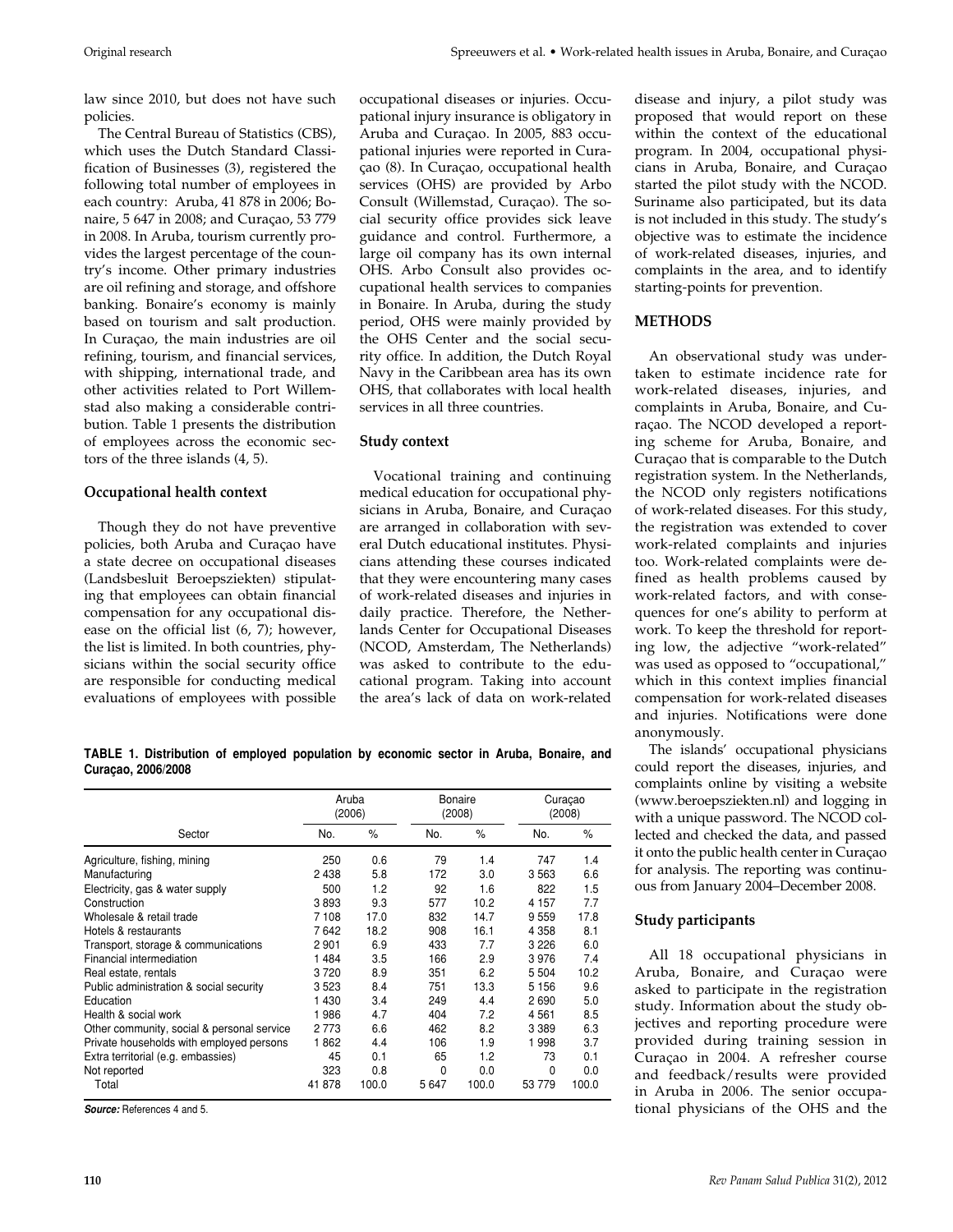social security offices were asked to put work-related diseases on the agendas of their regularly-scheduled physician meetings. Twice annually, the NCOD published a newsletter that provided updates on the study's progress to the participating physicians. Occupational physicians could also seek support from the NCOD helpdesk if they encountered difficulties in diagnosing or reporting work-related diseases.

#### **Measures**

Participating physicians were asked to complete an online notification form when reporting a work-related disease, injury, or complaint. The form included the following items: OHS name and code; physician name and code; notification date; patient file number; patient gender; patient year of birth; patient occupation and economic sector; description of diagnosis and ICD-10 code; causes; pre-existing medical conditions; degree of certainty of diagnosis; occupational health examinations; and medical recommendations, including prescriptions, and referrals to physical therapy and additional services. The decision to report the case or not was up to the participating physician, and if reported, within which of the three categories disease, injury, or complaint.

Notifications were processed in the same way as they are in The Netherlands. According to the *Quality Handbook for the Dutch National Registry* (9), two steps determine whether or not a notification is justified: first, an automatic filter checks whether or not all required fields have been completed; and second, a quality determination is made by a team comprising two experts in workrelated diseases and two staff members from the registration office.

#### **Analysis**

IBM SPSS Statistics software, version 16 (SPSS Inc., an IBM company, Chicago, Illinois, United States) was used to conduct the frequency analysis of work-related diseases, injuries, and complaints. Incidence rates were calculated for work-related diseases, injuries, and complaints at the level of the total workforce of the three islands, and expressed in cases per 100 000 employeeyears. The calculations were based on

the mean number of cases reported over 5 years and the registered size of the countries' working populations according to CBS (4, 5).

# **RESULTS**

Of the 18 physicians specializing in occupational health in Aruba, Bonaire, and Curaçao, all 18 participated in the study; 0 declined. During the 5-year study period (January 2004–December 2008), these 18 participating physicians reported a total of 1 519 cases; a median of 23.5 notifications (Inter Quartile Range 10.8–95.0; range: 1–631) per physician. Two OHS in Curaçao reported 1 176 cases (77.4%); two OHS in Aruba reported 328 cases (21.6%); and in Bonaire, 15 cases (1.0%) were reported. During the study period, a total of 720 work-related diseases (47.4%), 515 injuries (33.9%), and 284 complaints (18.7%) were reported. The most frequent diagnostic categories were: musculoskeletal diseases, injuries, and complaints (43.7%); mental health disorders and complaints (31.3%); and skin diseases and complaints (12.9%) (Table 2); these varied by industrial sector (Figure 1). The patients were 16–70 years of age, with a mean age of 42.4 years; 924 were male (60.8%) and 571, female (37.6%). In 24 cases, data on gender was not available.

#### **Musculoskeletal diseases, injuries, and complaints**

Of the reported cases related to the musculoskeletal system, 175 (26.4%) were work-related diseases; 310 (46.7%) were occupational injuries; and 179 (27.0%) were work-related complaints.

Gender distribution was 69.1% male (448 cases) and 30.9% female (200 cases); the mean age was 41.3 years (range 18–70 years). Of the musculoskeletal diseases, the most frequently reported were acute low back pain (29%, 51 cases) and lateral epicondylitis (20.0%, 35 cases). Of the musculoskeletal injuries, fracture of the hand was the most frequently reported (11.3%, 35 cases).

Most cases related to the musculoskeletal system were reported from the construction industry (18.0%) and the government, defense, and social security sector (18.0%). Occupational categories most frequently reported were blue collar jobs in construction, industry, and transport (20.0%); lower-level service jobs (15.0%); and metal workers and mechanics (11.0%). Biomechanical factors were most often reported as the cause (23.0%).

## **Mental health disorders and complaints**

Of the mental health disorders and complaints, the most frequently reported were stress complaints (12.0%) and other reactions to serious stress (8.0%). Mental health disorders and complaints were reported more frequently by females (57.8%, 267 cases) than by males (42.2%, 195 cases); the mean age was 45.1 years (range 21–62 years). Most cases of mental health complaints were reported by employees of the following sectors: government, defense, and social security (51.0%); education (25.0%); and health care (9.0%). The most frequently reported occupations were administrative positions (15.0%); personal services and security employees (11.0%); and teachers (11.0%).

|  |  |  | TABLE 2. Number and percentage of reported work-related diseases, injuries, and complaints |  |  |
|--|--|--|--------------------------------------------------------------------------------------------|--|--|
|  |  |  | across diagnosis categories, in Aruba, Bonaire, and Curaçao combined, 2004–2008            |  |  |

|                        | <b>Diseases</b> |       | Injuries |       | Complaints |       | Total |       |
|------------------------|-----------------|-------|----------|-------|------------|-------|-------|-------|
| Type                   | No.             | $\%$  | No.      | $\%$  | No.        | $\%$  | No.   | $\%$  |
| Musculoskeletal system | 175             | 24.3  | 310      | 60.2  | 179        | 63.0  | 664   | 43.7  |
| Mental health          | 417             | 57.9  | 0        | 0.0   | 58         | 20.4  | 475   | 31.3  |
| Skin                   | 30              | 4.2   | 166      | 32.2  | 0          | 0.0   | 196   | 12.9  |
| Nervous System         | 24              | 3.3   | 11       | 2.1   | 24         | 8.5   | 59    | 3.9   |
| Ear                    | 34              | 4.7   |          | 0.2   |            | 0.4   | 36    | 2.4   |
| Eye                    | 8               | 1.1   | 25       | 4.9   | 3          | 1.1   | 36    | 2.4   |
| Respiratory system     | 11              | 1.5   | 0        | 0.0   | 2          | 0.7   | 13    | 0.9   |
| Other                  | 21              | 2.9   | 2        | 0.4   | 17         | 6.0   | 40    | 2.6   |
| Total                  | 720             | 100.0 | 515      | 100.0 | 284        | 100.0 | 1519  | 100.0 |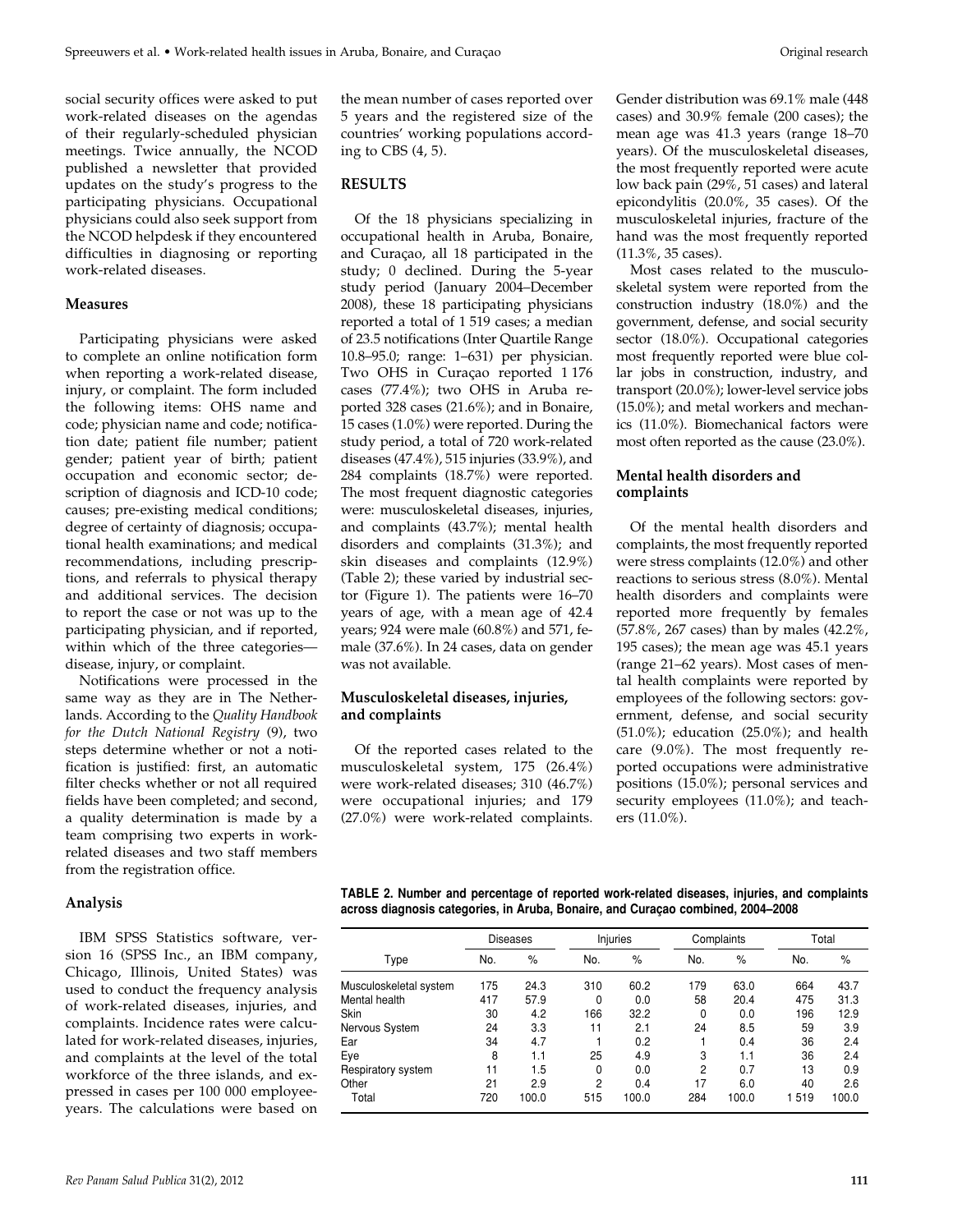

**FIGURE 1. Number of work-related complaints, diseases, and injuries by industrial sector and diagnosis category in Aruba, Bonaire, and Curaçao, 2004–2008**

#### **Skin diseases and injuries**

Of skin-related issues, the most frequently reported were occupational injuries (84.7%, 166 cases); the remaining were work-related diseases (15.3%, 30 cases). Gender distribution was 80.0% male (155 cases) and 20.0% female (39 cases); the mean age was 40.7 years (range 16–67 years). The most frequently reported occupational injury was injury of the hand. Of the work-related diseases, 50% were contact dermatitis. Diseases and injuries of the skin were most frequent among the construction (29.0%) and water transportation (18.0%) sectors. The more frequently reported occupational categories were blue collar workers in construction, manufacturing, and transportation (36.0%); lower-level service jobs (14.0%); and metal workers and mechanics (13.0%).

#### **Estimated incidence rates**

Work-related disease and injury incidence rates were calculated in order to compare them to those of other countries. Analysis showed incidence rates of work-related diseases, injuries, and complaints in Aruba to be 157 new cases per 100 000 employee years; in Bonaire, 53/100 000; and in Curaçao, 437/100 000. The estimated incidence rate of workrelated diseases in Aruba was 40/100 000, and of work-related injuries, 75/100 000. Incidence rates of work-related diseases

and injuries for Bonaire were not calculated due to the small number of cases reported. The estimated incidence rate of work-related diseases in Curaçao was 232/100 000, and of work-related injuries, 132/100 000.

### **DISCUSSION**

The aim of this study was to estimate the number of work-related diseases, injuries, and complaints in Aruba, Bonaire, and Curaçao and to identify starting points for prevention. During the 5-year period from 2004–2008, 18 occupational physicians reported 1 519 cases of which musculoskeletal diseases, complaints and injuries; mental health disorders; and injuries of the skin were reported most frequently. The study also provided work-related disease and injury profiles for the various sectors, data that may inform preventive policy.

Prior to this study, there were no figures available on work-related diseases in the Netherlands Antilles; figures on injuries were available only from insurance companies. A strength of this study was the participation of all of the islands' occupational and insurance physicians. Most of these physicians also participated in the educational meetings. The involvement of the Netherlands Center for Occupational Diseases, which has extensive experience with work-related disease registration and research, was another of this study's strong points (10). Furthermore, regular updates were provided to the participants through a periodic newsletter and consultation of the NCOD helpdesk was encouraged.

The study also had some limitations. Underreporting and selective reporting were at times apparent. After educational meetings, there were peaks in reporting; and some physicians were more active in reporting than others. Also, incidence rates could not be calculated for the various economic sectors because the registered sector names and codes did not always match those defined by CBS. Furthermore, it was not possible to directly calculate estimated incidence rates—the mean of the annually reported cases for a 5-year period was used as the numerator, and a 1-year period of recorded workers as denominator. Since workforce data is not periodically updated, the denominator was determined using the most recent figures available; in Aruba's case, that was 2006. The decision to use the mean annual number of cases in the numerator was based on the observation that the reported number of cases fluctuated over the years. Therefore, in the authors' opinions, the mean annual numbers of cases in the study period are the best indicators for the calculation of incidence rates. Lastly, registration was based only on the reporting physician's clinical diagnosis, whereas in some cases, such as exposure to chemicals or toxins, laboratory testing is required.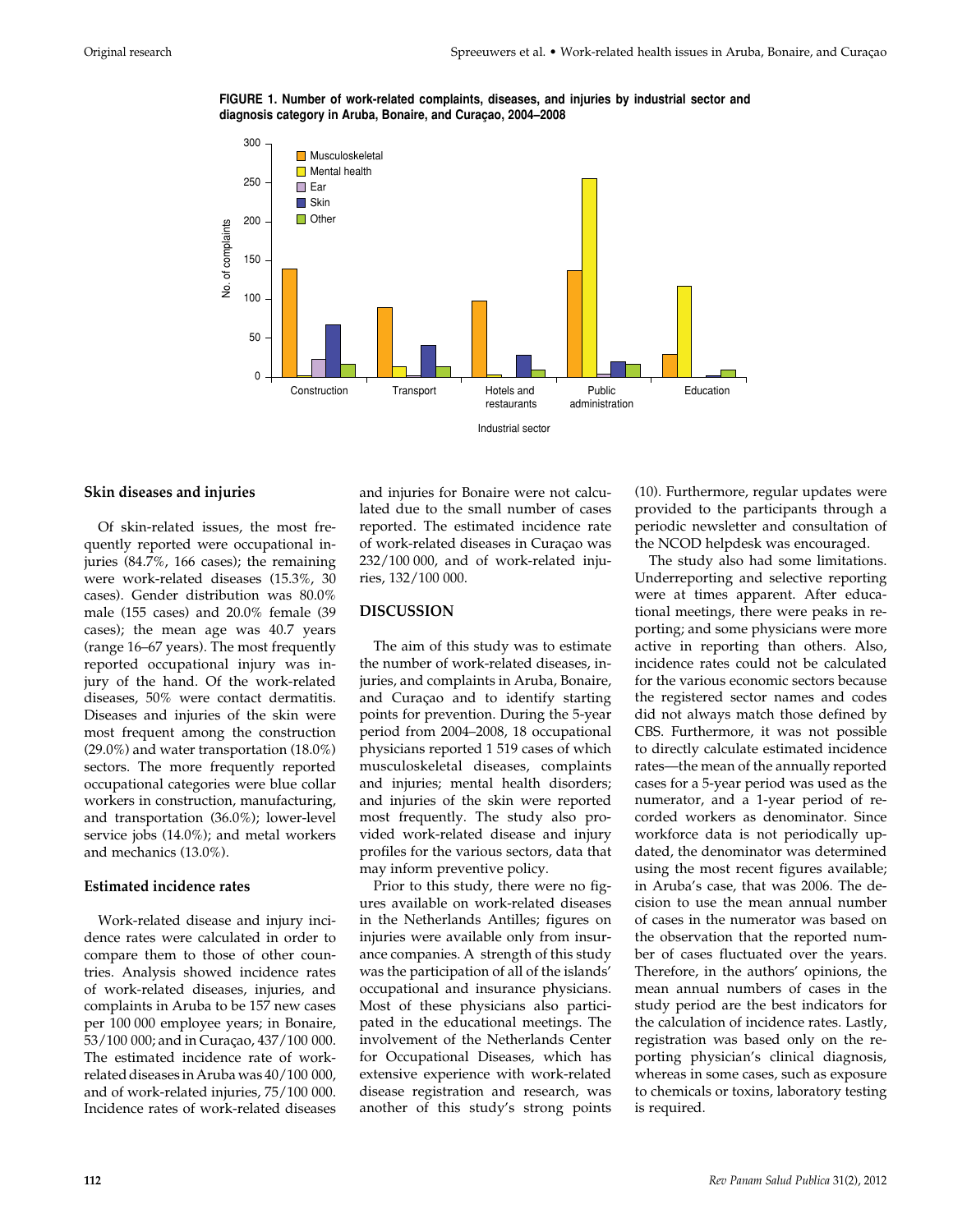The estimated incidence rates of workrelated diseases can be compared with figures from other countries. In a sentinel surveillance study in The Netherlands in 2003 and 2004, the incidence rate of all work-related diseases was 466/100 000 employee-years (95% Confidence Interval [CI]: 438–495) (11). According to the Netherlands' national registry of work-related diseases, in 2009 the incidence rate of work-related diseases was 336 cases/100 000 employeeyears (12). In general, there are large differences among countries' statistics on occupational diseases. For example, the incidence rate of all occupational diseases in Greece in 2001 was 3.4/100 000 employee-years (13), while in Finland in 2002 the rate was 200/100 000 employeeyears (14). The mean incidence rate in the 15 European Union (EU) countries in 2001 was 37/100 000 employee-years (15). It important to note that the studies in the EU, Finland, and Greece presented results according to a standard list of occupational diseases, whereas in The Netherlands and the present study, the figures represent work-related diseases, a much broader term that includes all health events in which work-related factors play a causal role.

In 1999, it was estimated that the number of new cases of work-related diseases in Latin America and the Caribbean was 1.02 million per year, and that of occupational injuries, 9.89 million per year (16). The working population in Latin America and the Caribbean is 179 million people. Based on these figures, the estimated incidence rate of work-related diseases in Latin America and the Caribbean is 570/100 000 employee-years, and that of occupational injuries, 5 525/100 000 employee-years. The estimated incidence rates from the present study are much lower than that of the previous study (16), probably due to considerable underreporting in the present study. There are no indications that working conditions on Aruba, Bonaire, and Curaçao are better than in other parts of Latin America and the Caribbean.

The results of the work-related disease, injury, and complaint registration process have been presented to and discussed with the participating physicians. The next step would be to share these results with policymakers, employers, and employee-representatives in these countries in order to put prevention efforts on the political agenda. The study results

suggest that labor protection legislation needs improvement and that preventive action should be fostered. Further study is needed on working conditions, preventive policy, and the quality of occupational health and safety practices in Aruba, Bonaire, and Curaçao.

Funding is imperative for continuing to register new cases, and for making improvements to the current process. Given that the reliability of the data in the present study was limited, a prerequisite to prevention and policy efforts is quality improvement of the registration system (17). Regularly published, accurate figures on work-related diseases, complaints, and injuries will keep this problem on the social-political agenda, and improve the probability of introducing effective work-related disease and injury prevention.

**Acknowledgements.** The authors are grateful to Stephen Cabenda and Glenn John Smith of Arbo Consult (Willemstad, Curaçao) and Mrs. Ans van Vught of Sociale Verzekeringsbank for their comments on the manuscript. We also wish to recognize and thank the participating physicians for their collaboration and contribution to this study.

- 1. Spreeuwers D, de Boer AG, Verbeek JH, van Dijk FJ. Evaluation of occupational disease surveillance in six EU countries. Occup Med. 2010;60(7):509–16.
- 2. International Labor Organization. Convention concerning occupational safety and health and the working environment (C155). Adopted 22 June 1981. Available at: http:// www.ilo.org/ilolex/cgi-lex/convde.pl?C155 Accessed on 12 February 2012.
- 3. Central Bureau of Statistics, The Netherlands. Standaard Bedrijfsindeling (Standard classification of businesses). Voorburg/Heerlen, The Netherlands: CBS; 1993.
- 4. Central Bureau of Statistics of Netherlands Antilles. Employed population by economic activity. Curaçao: CBS Netherlands Antilles; 2008.
- 5. Central Bureau of Statistics of Aruba. Employed population by economic activity. Aruba: CBS Aruba; 2006.
- 6. Government of Curaçao. Landsbesluit Beroepsziekten Curaçao. Available at: http:// decentrale.regelgeving.overheid.nl/cvdr/ XHTMLoutput/Actueel/Nederlandse%20 Antillen/14463.html Accessed on 12 February 2012.

#### **REFERENCES**

- 7. Government of Aruba. Landsbesluit Beroepsziekten Aruba. AB 1996 no. GT 6. Available at: www.overheid.aw/index.asp?nmoduleid =19&wgid=6&spagetype=21&nPageID=26& nCMSPageType=1 Accessed on 12 February 2012.
- 8. Directie Arbeidszaken Nederlandse Antillen. Jaarverslag 2005. Willemstad (Curaçao): Directie Arbeidszaken Nederlandse Antillen; 2006.
- 9. Braam I. Kwaliteitshandboek Nationale Registratie Beroepsziekten (Quality handbook Dutch national registry of occupational diseases). Amsterdam: Netherlands Center for Occupational Diseases; 2002.
- 10. Netherlands Center for Occupational Diseases. Available at: www.beroepsziekten.nl/ Documentatie/NCvBpublicaties. Accessed on 8 February 2011.
- 11. Spreeuwers D, de Boer AGEM, Verbeek JHAM, de Wilde NS, Braam I, Willemse Y, et al. Sentinel surveillance of occupational diseases: a quality improvement project. Am J Ind Med. 2008;51(11):834–42.
- 12. Netherlands Center for Occupational Diseases. Beroepsziekten in cijfers 2010 (Occupational diseases in figures, 2010). Amster-

dam: NCOD: 2010 (In Dutch, with an English summary).

- 13. Axelopoulos CG, Rachiotis G, Valassi M, Drivas S, Behrakis P. Under-registration of occupational diseases: the Greek case. Occup Med. 2005;55:64–5.
- 14. Riihimaki H, Kurppa K, Karjalainen A, Palo L, Jolanki R, Keskinen H, et al. Occupational diseases in Finland in 2002. Helsinki: Finnish Institute of Occupational Health; 2004.
- 15. Karjalainen A, Niederlaender E. Occupational diseases in Europe in 2001. Available at: http://epp.eurostat.ec.europa.eu/cache/ ITY\_OFFPUB/KS-NK-04-015/EN/KS-NK-04-015-EN.PDF Accessed on 12 February 2012.
- 16. Leigh J, Macaskill P, Kuosma E, Mandryk J. Global burden of disease and injury due to occupational factors. Epidemiology. 1999; 10(5):626–31.
- 17. Spreeuwers D. Registries of occupational diseases and their use for preventive policy. Amsterdam; Ponsen & Looijen BV; 2008.

Manuscript received on 26 November 2010. Revised version accepted for publication on 13 August 2011.